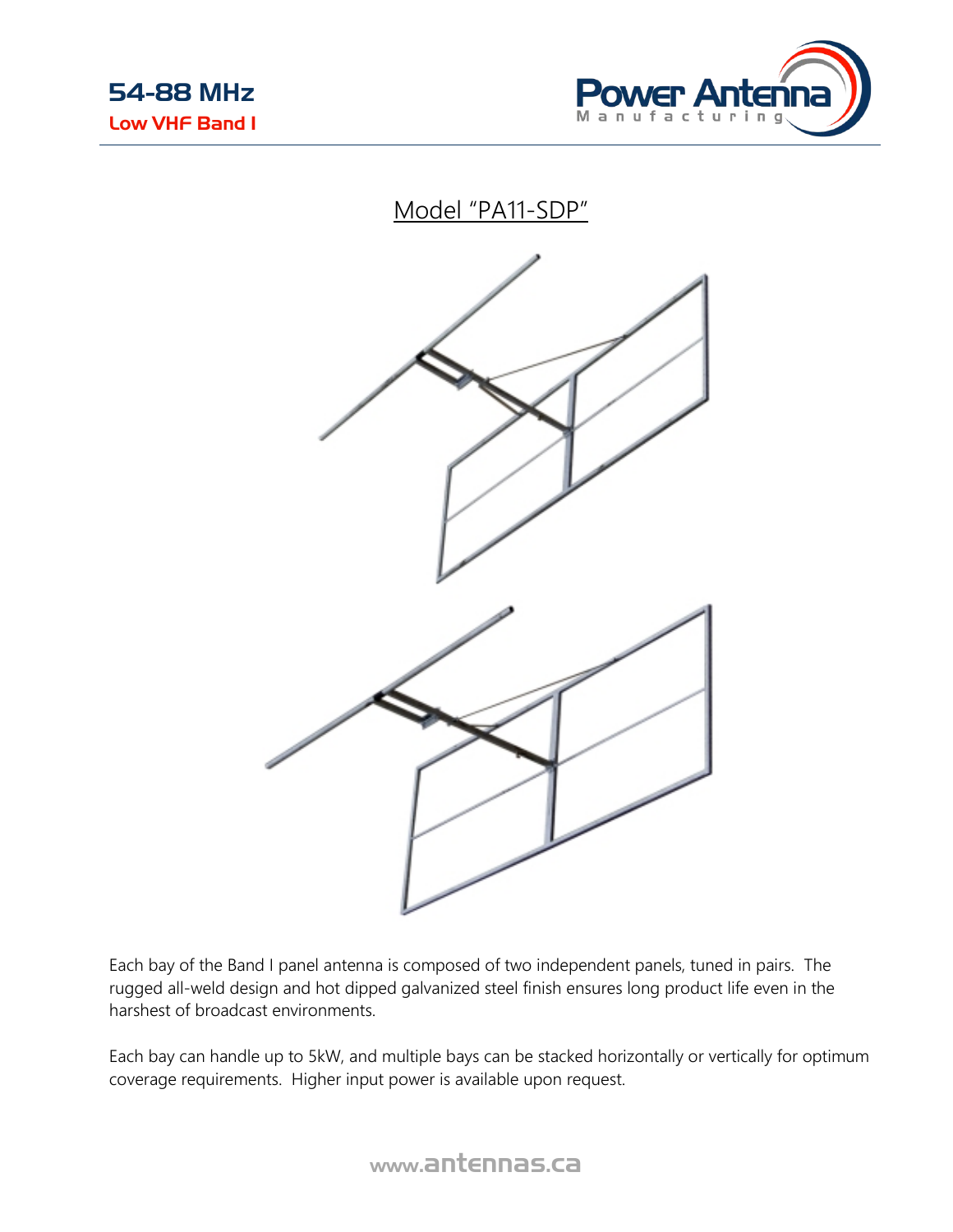



Horizontal Radiation Pattern (E-Plane) and South and South Vertical Radiation Pattern (H-Plane)

|                                 | Frequency Range: 54-88 MHz, channel specific |
|---------------------------------|----------------------------------------------|
|                                 | Input connector: N female or 7-16 female     |
| VSWR: < 120                     |                                              |
|                                 | Gain: 7.5 dBd                                |
| Polarization: Horizontal        |                                              |
| Impedance: $50 \Omega$          |                                              |
| Max. input power: 5 kW          |                                              |
| -3dB HPBW (E-Plane): 72 degrees |                                              |
| -3dB HPBW (H-Plane): 56 degrees |                                              |

www.antennas.ca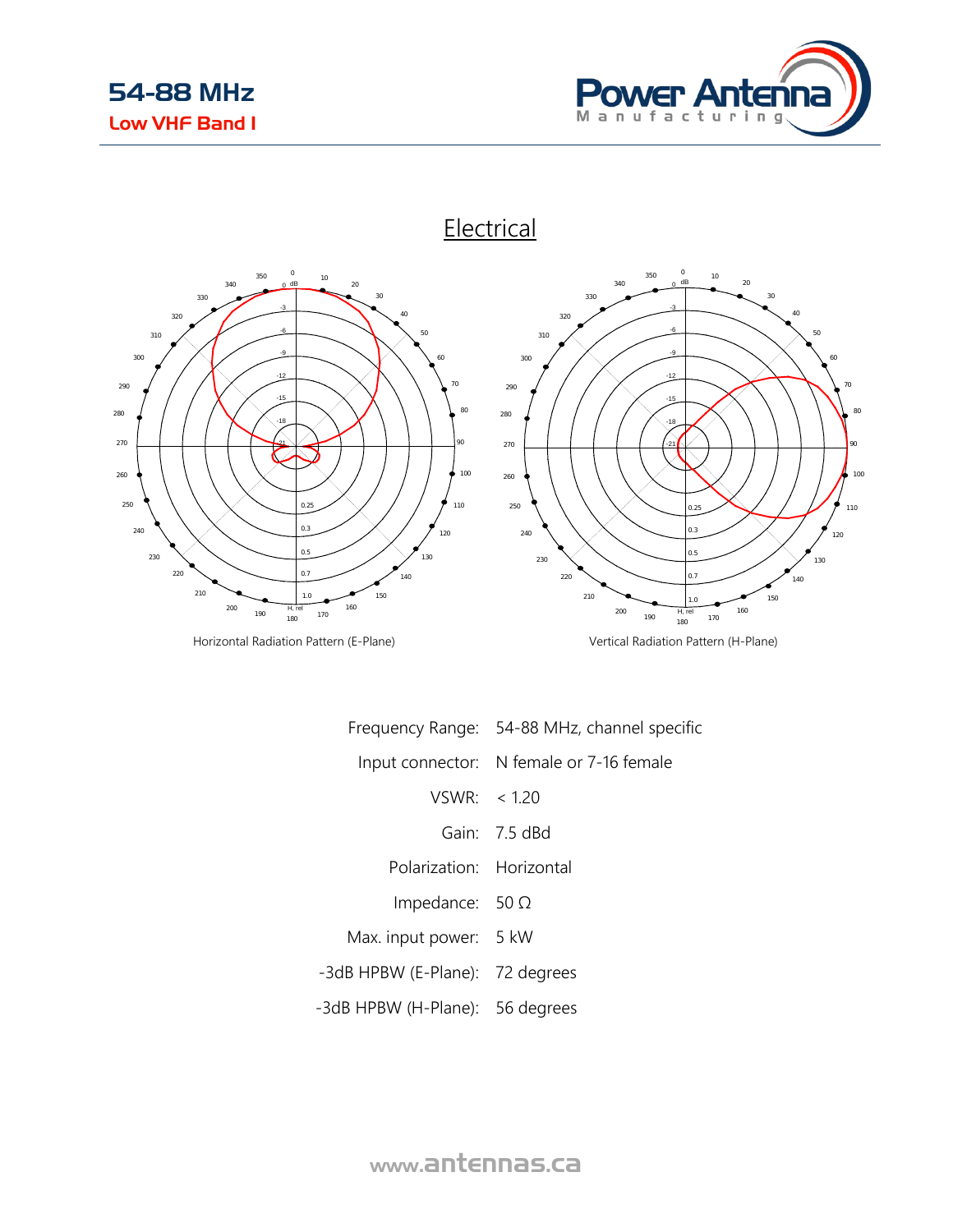

## **Mechanical**

| Exterior material: | Hot-dip galvanized steel                                                                                          |
|--------------------|-------------------------------------------------------------------------------------------------------------------|
| Interior material: | Machined brass and stainless<br>steel                                                                             |
| Grounding:         | Antenna and radiating<br>elements are DC grounded for<br>lightning protection.                                    |
| Mounting clamps:   | HDG clamps are included for<br>attachment to customer<br>supplied mast of any OD.<br>Please specify when ordering |
| Icing protection:  | An optional feed point radome<br>is available for severe icing                                                    |
| Shipping:          | The antenna is shipped<br>disassembled                                                                            |



| Channel                  | 2         | 3         | 4            | 5         | 6         |
|--------------------------|-----------|-----------|--------------|-----------|-----------|
| Frequency range          | 54-60 MHz | 60-66 MHz | 66-72 MHz    | 76-82 MHz | 82-88 MHz |
| Dim. A (mm)              | 4000      | 3580      | 2925<br>3340 |           | 2720      |
| Dim B (mm)               | 2980      | 2650      | 2480         | 2170      | 2020      |
| Dim C (mm)               | 1780      | 1600      | 1490         | 1315      | 1220      |
| Weight (kg)              | 80        | 67        | 60           | 55        | 51        |
| Wind load (kN)@ 160 km/h |           |           |              |           |           |
| Frontal                  | 2.20      | 2.00      | 1.90         | 1.75      | 1.50      |
| Lateral                  | 1.10      | 1.00      | 1.00         | 0.90      | 0.80      |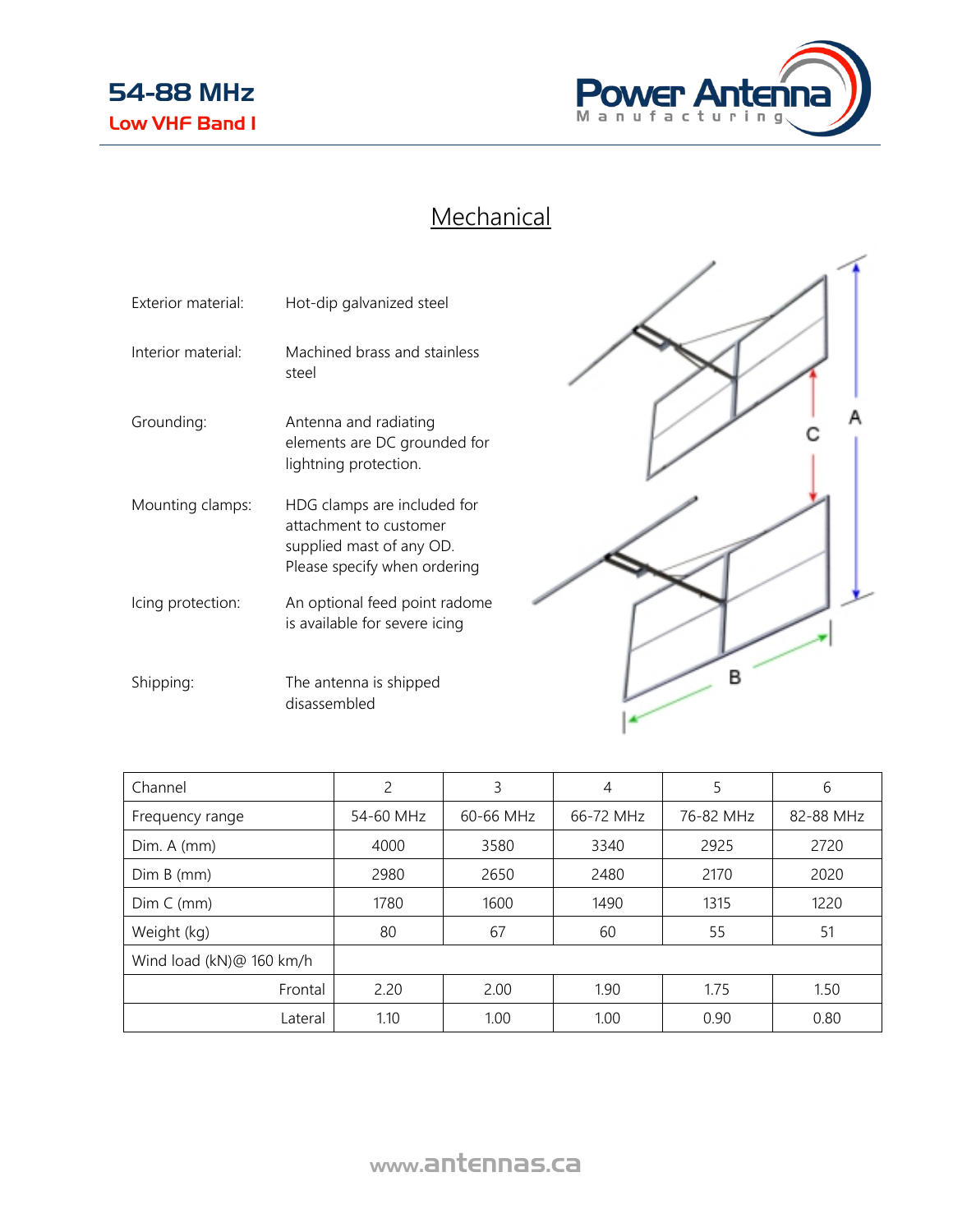



Side view of a 1 Bay, 3 Panels per bay Array.

| No of<br>Bays  | Panels /<br>bay | No of<br>Panels | Gain<br>(dB) | Gain<br>(Pr)    | Windload (kN) @ 160 km/h |                 |                 |                 |      |
|----------------|-----------------|-----------------|--------------|-----------------|--------------------------|-----------------|-----------------|-----------------|------|
|                |                 |                 |              | Ch <sub>2</sub> | Ch <sub>3</sub>          | Ch <sub>4</sub> | Ch <sub>5</sub> | Ch <sub>6</sub> |      |
|                | $\overline{c}$  | $\overline{c}$  | 5.4          | 3.47            | 3.4                      | 3.1             | 3.0             | 2.7             | 2.5  |
| 1              | $\overline{3}$  | 3               | 3.5          | 2.24            | 5.2                      | 5.0             | 4.7             | 4.1             | 3.8  |
|                | $\overline{4}$  | $\overline{4}$  | 2.0          | 1.58            | 6.4                      | 6.0             | 5.8             | 5.2             | 4.7  |
|                | $\overline{c}$  | $\overline{4}$  | 8.4          | 6.92            | 6.9                      | 6.5             | 6.2             | 5.5             | 5.1  |
| $\overline{c}$ | 3               | 6               | 6.5          | 4.47            | 10.4                     | 10.0            | 9.4             | 8.2             | 7.6  |
|                | $\overline{4}$  | 8               | 5.0          | 3.16            | 12.8                     | 12.0            | 11.6            | 10.4            | 9.4  |
|                | $\overline{c}$  | 6               | 10.4         | 10.96           | 10.2                     | 9.3             | 9.0             | 8.1             | 7.5  |
| 3              | 3               | 9               | 8.4          | 6.92            | 15.6                     | 15.0            | 14.1            | 12.3            | 11.4 |
|                | $\overline{4}$  | 12 <sup>°</sup> | 7.0          | 5.0             | 19.2                     | 18.0            | 17.4            | 15.6            | 14.1 |
|                | 2               | 8               | 11.5         | 14.13           | 13.8                     | 13.0            | 12.5            | 12.1            | 10.0 |
| $\overline{4}$ | 3               | 12              | 9.5          | 8.91            | 20.8                     | 20.0            | 18.8            | 16.4            | 15.2 |
|                | 4               | 16              | 8.1          | 6.46            | 25.6                     | 24.0            | 23.2            | 20.8            | 18.8 |
|                | $\overline{c}$  | 12              | 13.3         | 21.38           | 20.8                     | 20.0            | 18.8            | 16.4            | 15.2 |
| 6              | 3               | 18              | 11.4         | 13.80           | 31.2                     | 30.0            | 28.2            | 24.6            | 22.8 |
|                | $\overline{4}$  | 24              | 9.9          | 9.77            | 38.4                     | 36.0            | 34.8            | 31.2            | 28.2 |
|                | $\overline{c}$  | 16              | 14.5         | 28.18           | 27.5                     | 26.0            | 25.0            | 22.2            | 20.4 |
| $\,8\,$        | 3               | 24              | 12.6         | 18.20           | 41.6                     | 40.0            | 37.6            | 32.8            | 30.4 |
|                | $\overline{4}$  | 32              | 11.1         | 12.88           | 51.2                     | 48.0            | 46.4            | 41.6            | 37.6 |